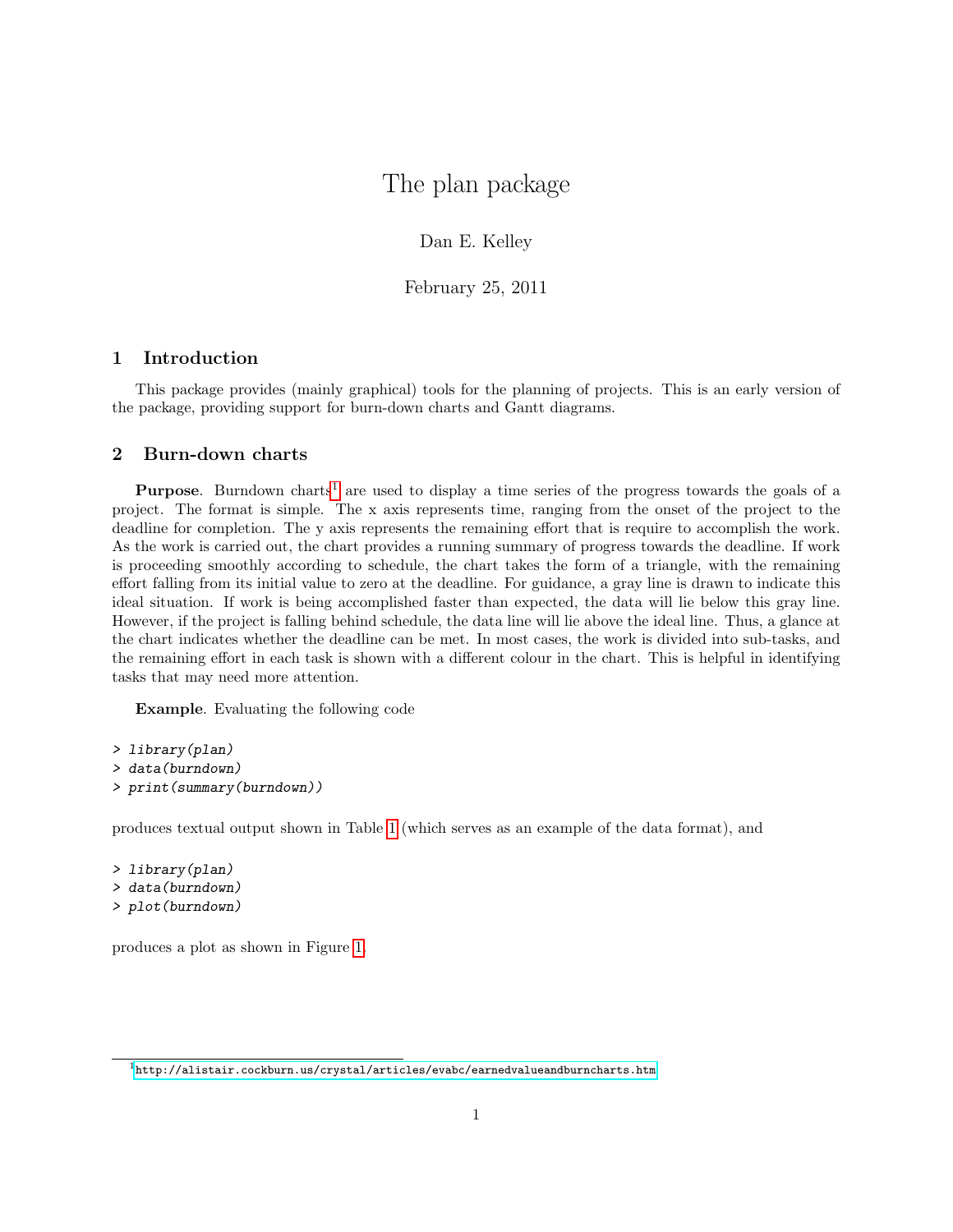| Start, |                   | 2006-04-08 12:00:00            |                |
|--------|-------------------|--------------------------------|----------------|
|        |                   | Deadline, 2006-04-11 20:00:00  |                |
|        | Key, Description, |                                | Effort         |
|        |                   | 1, code read.burndown(),       | 4              |
|        |                   | 2, code summary.burndown(),    | $\mathbf{1}$   |
|        |                   | 3, code plot.burndown(),       | 5              |
|        |                   | 4, create R package,           | $\overline{2}$ |
|        |                   | 5, write documentation,        | $\overline{2}$ |
|        |                   | 6, set up website,             | $\mathbf{1}$   |
|        | Key, Done, Time   |                                |                |
| 1,     |                   | $5, 2006 - 04 - 08$ 13:00:00   |                |
| 2.     |                   | $5, 2006 - 04 - 08$ 13:30:00   |                |
| 1,     |                   | 10, 2006-04-08 14:00:00        |                |
| 2,     |                   | 50, 2006-04-08 15:00:00        |                |
| 4,     |                   | $5, 2006 - 04 - 08$ 19:30:00   |                |
| 5,     |                   | $5, 2006 - 04 - 08 20:00:00$   |                |
| 4,     |                   | 100, 2006-04-08 21:16:00       |                |
| 1,     |                   | $50, 2006 - 04 - 0909 : 10:00$ |                |
| З,     |                   | $5, 2006 - 04 - 0909 : 41:00$  |                |
| з.     |                   | 30, 2006-04-09 10:18:00        |                |
| З,     |                   | 80, 2006-04-09 11:00:00        |                |
| 2,     |                   | $60, 2006 - 04 - 09$ 12:00:00  |                |
| 2,     |                   | 100, 2006-04-09 12:10:00       |                |
| 1,     |                   | 70, 2006-04-09 12:30:00        |                |
| 5,     |                   | 30, 2006-04-09 13:50:00        |                |
| 5,     |                   | $90, 2006 - 04 - 09$ 14:20:00  |                |
| 5,     |                   | 100, 2006-04-09 14:30:00       |                |
| 1,     |                   | 100, 2006-04-09 14:35:00       |                |
| З,     |                   | 100, 2006-04-09 14:40:00       |                |
| 6,     |                   | 100, 2006-04-09 16:00:00       |                |
|        |                   |                                |                |

<span id="page-1-0"></span>



<span id="page-1-1"></span>Figure 1: A burndown chart, based on data in Table [1.](#page-1-0)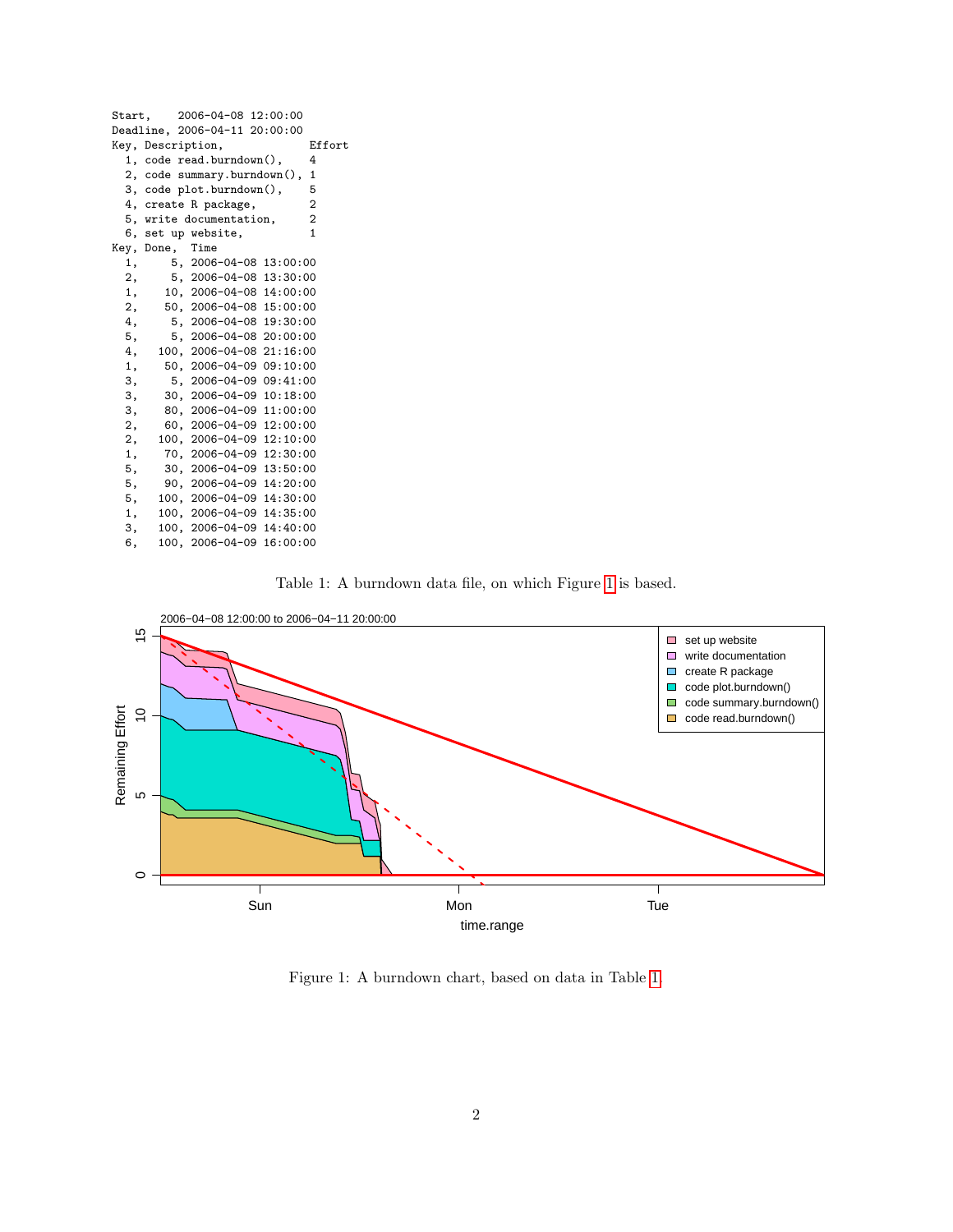## 3 Gantt charts

Purpose. Gantt diagrams<sup>[2](#page-2-0)</sup> indicate a timetable for completion of the components of a project. The sample dataset gantt is a hypothetical research plan for an MSc project; you can see how it is graphed with demo(gantt) or example(plot.gantt).

Example. Evaluating the following code

```
> library(plan)
> data(gantt)
> print(summary(gantt))
```
produces textual output shown in Table [2](#page-3-0) (which serves as an example of the data format), and

> library(plan) > data(gantt) > plot(gantt)

produces a plot as shown in Figure [2.](#page-3-1)

<span id="page-2-0"></span> $2$ [http://en.wikipedia.org/wiki/Gantt\\_Chart](http://en.wikipedia.org/wiki/Gantt_Chart)